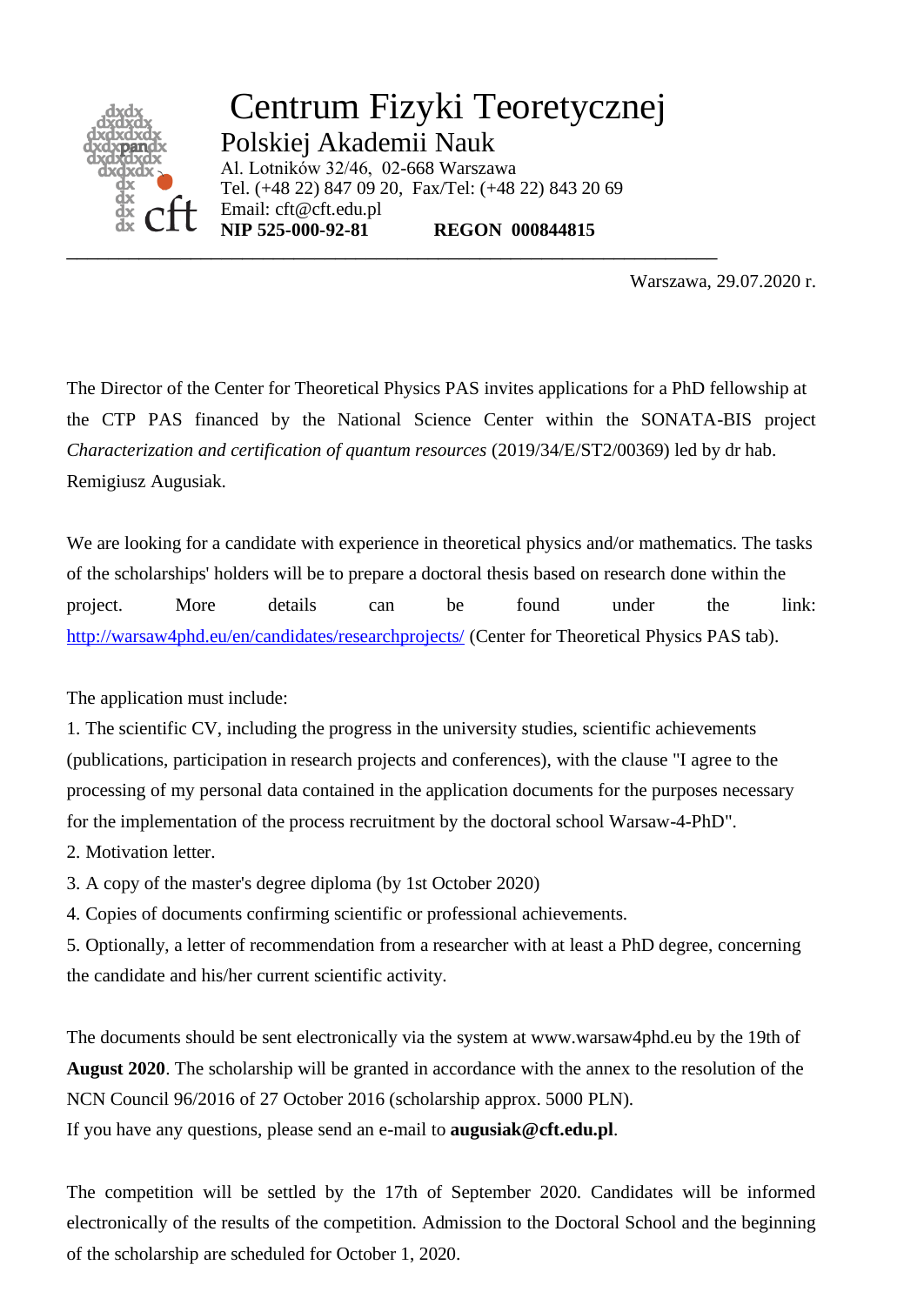## **The information obligation for the employee pursuant to Article 13 of the Collective Labour Agreement\*:**

Information clause in the process of recruitment for studies:

In accordance with Article 13 of Regulation (EU) No. 2016/679 of the European Parliament and of the Council of

27 April 2016 on the protection of individuals with regard to the processing of personal data - General Data Protection Regulation (OJ EU L 119/1 of 4 May 2016) informs that:

1) The Administrator, i.e. the entity deciding how your personal data will be used, is the Centre for Theoretical Physics of the Polish Academy of Sciences represented by the Director with its registered office in Warsaw, Al. Lotników 32/46. You can contact the Administrator using one of the forms of contact available on the website: <http://www.cft.edu.pl/>

2) The Director of the Centre for Theoretical Physics of the Polish Academy of Sciences has appointed a Data Protection Inspector (DPO) to whom you may contact in matters concerning your personal data. You can contact the DPO by sending an e-mail to: [iod@cft.edu.pl](mailto:iod@cft.edu.pl)

3) Your personal data will be processed in order to conduct the recruitment process for the studies;

4) The basis for processing your personal data are the provisions of the Law Act.

on Higher Education and Science (consolidated text: Journal of Laws of 2018, item 1668); 5. your personal data will be processed for a period of 6 months after the completion of the recruitment process, and in the case of admission to university in accordance with the course of study, and then will be archived in accordance with the applicable regulations. 6.Your personal data will not be made available to other entities, with the exception of entities authorized under the law. Access to your data will be granted to employees and members of university recruitment committees authorized by the administrator;

7. Providing personal data by you is mandatory, if not provided you will not be able to participate in the recruitment process;

8. You have the right to access the content of your data and the right to rectify them, limit their processing;

9. you have the right to lodge a complaint with the President of the Office for the Protection of Personal Data if you believe that the processing of your personal data violates the provisions of the general regulation on data protection.